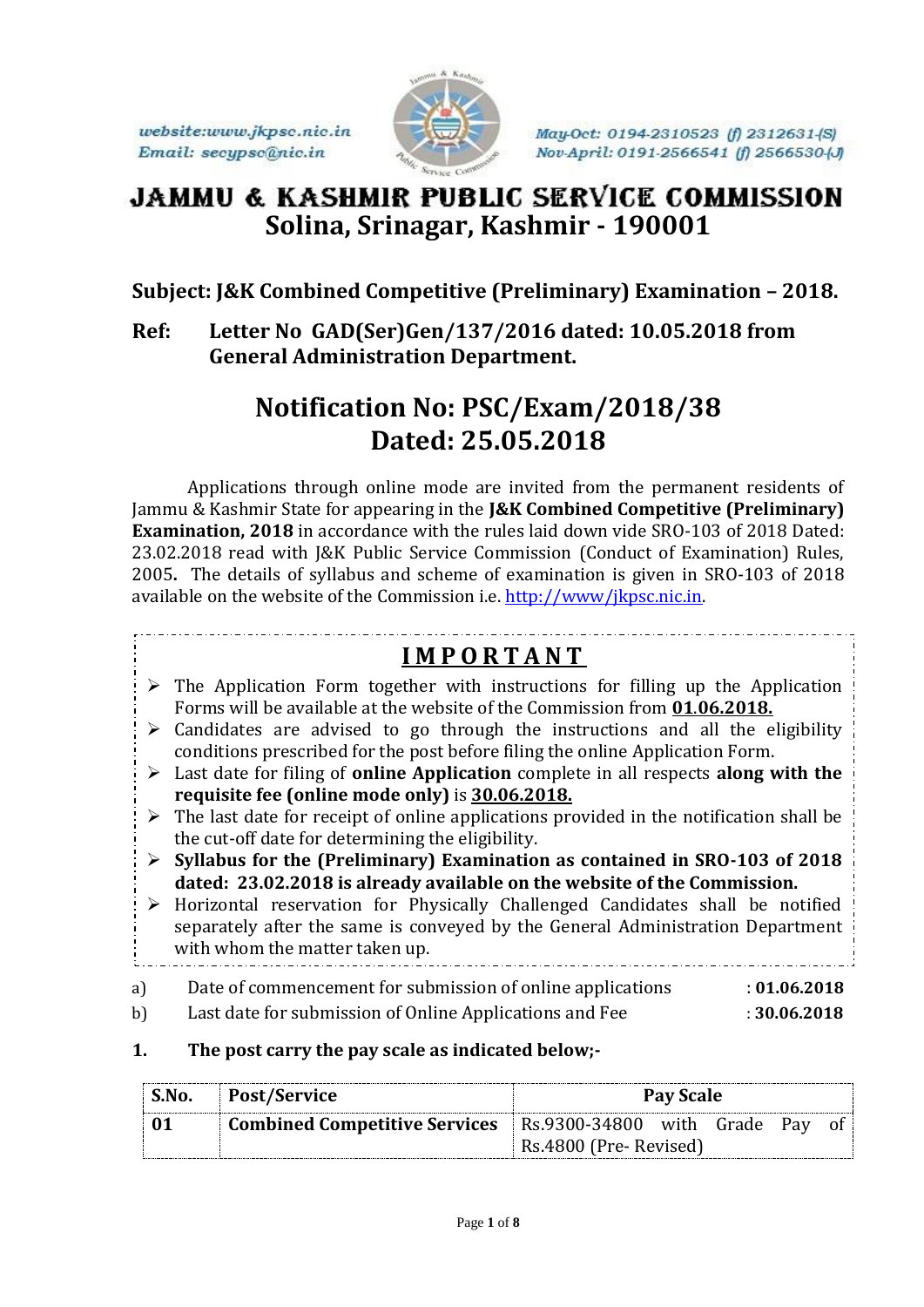#### **2. Details of Services/Vacancies alongwith category wise break are as under:-**

| Sr.<br>No. | <b>Service</b>                                       | <b>OM</b> | <b>RBA</b> | <b>SC</b> | <b>ST</b> | <b>ALC</b> | <b>OSC</b> | Total           |
|------------|------------------------------------------------------|-----------|------------|-----------|-----------|------------|------------|-----------------|
|            | Junior Scale of J&K<br><b>Administrative Service</b> | 16        | 05         | 02        | 03        | 01         | 00         | 27              |
| າ          | J&K Police (G) Service                               | 18        | 06         | 02        | 03        | 01         | 01         | 31              |
|            | J&K Accounts (G) Service                             | 07        | 02         | 01        |           | 00         | 01         | 12 <sub>2</sub> |
|            | <b>TOTAL</b>                                         | 41        | 13         | 05        |           | 02         | 02         |                 |

#### **3. Tentative Schedule of Examinations;-**

#### **Date of Preliminary Examination (In two Sessions) : 02.09.2018 Date of Commencement of Main Examination : Feb/March-2019**

#### **4. Requisite Fee;-**

After successful submission of the online application form, candidate will be required to deposit requisite fee through online mode. The amount of fee to be paid is given below;-

| <b>General Category</b>        | -<br>- | $Rs. 1000/=$ |
|--------------------------------|--------|--------------|
| <b>Reserved Categories/PHC</b> | =      | $Rs. 500/=$  |

#### **5. Eligibility Conditions;-**

The conditions of eligibility and age limit etc. of a candidate shall be determined with reference to the Notification SRO - 103 dated 23.02.2018 and shall further be subject to the fulfilment of the following parameters:-

- a) must be a permanent resident of J&K State; and
- b) must hold a Bachelor's Degree in any subject from a recognized University in India or from a Foreign University declared by Government in consultation with the Commission to be equivalent to a degree of a recognized University.

Further, the candidate(s) who have appeared in the bachelors degree examination in 2018, shall have to provide a proof to the effect that he/she had appeared fully in the required examination on or before the last date for filing/submission of Application Form for Preliminary Examination viz. up to **30.06.2018** and had qualified the said Examination at the time of filing up the online Application Form for the Main Examination, failing which, such candidates shall not be admitted to the Main Examination.

#### c) **Age Limit:**

(i) A candidate must have attained the age of 21 years but must not have crossed the age of **32 years** (in case of OM candidates) as on **1st January 2018** i.e. a candidate must have been born not earlier than **01.01.1986** and not later than **01.01.1997**.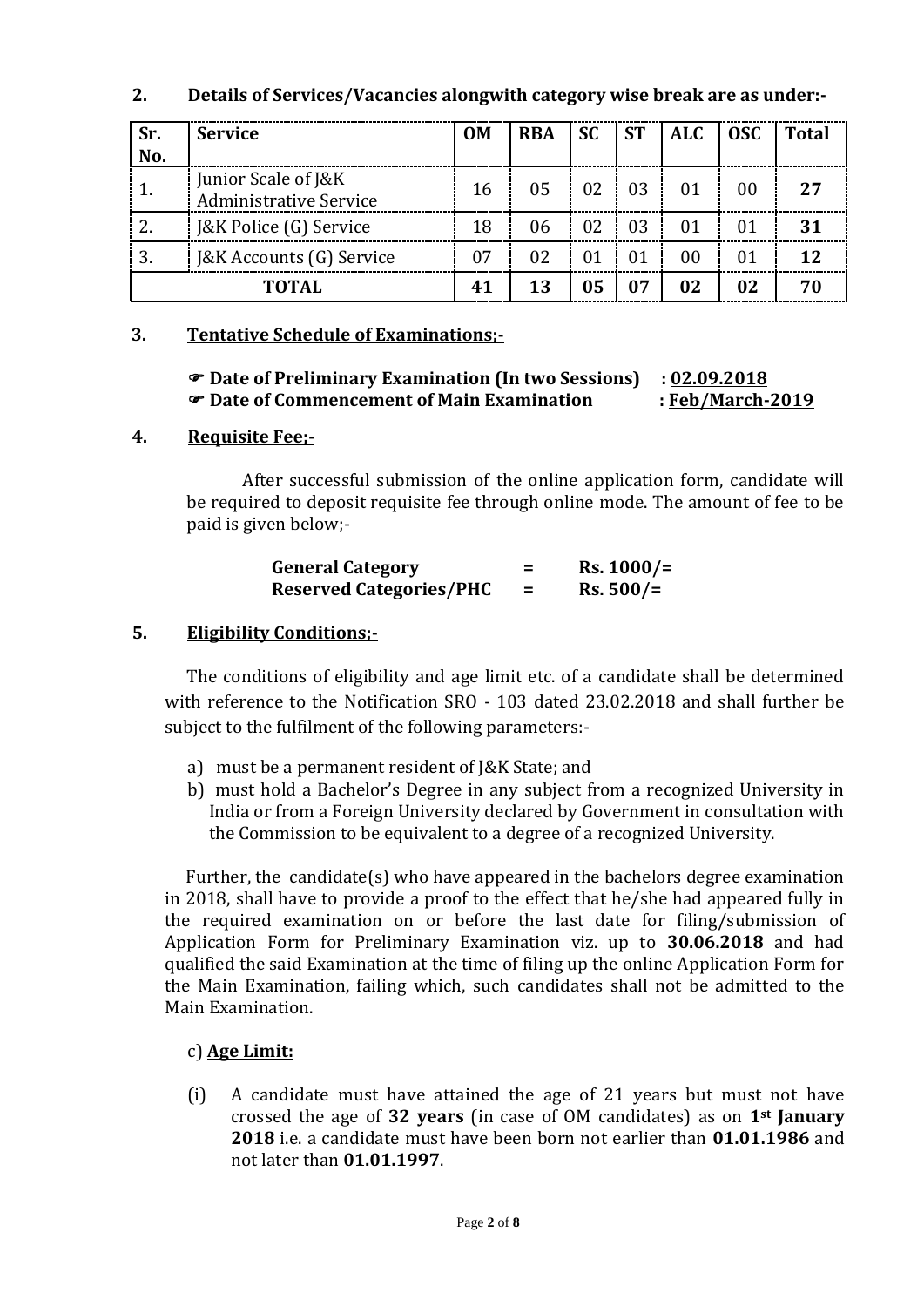- (ii) The upper age limit in case of following shall, however, be 34 years reckonable with reference to 01.01.2018:
	- a) candidates belonging to Scheduled Castes/Scheduled Tribes/Socially and Educationally Backward Classes;
	- b) candidates holding a civil post in the State in substantive capacity:

The upper age limit for physically challenged candidates is 35 years irrespective of the category to which such a candidate belongs.

Provided further that a candidate who has completed two years service on 01.01.2018 in substantive capacity to be certified by his Head of Department shall alone be eligible to claim the benefit of upper age limit under clause (b) above.

**Note**: Two years of service for the above purpose will be determined on 01.01.2018, as 1st January is relevant for purpose of determination of the age in the services.

Provided further that candidates in respect of J&K Police (Gazetted) Service should possess the following physical standards also, namely:

#### **a. For Males: b. For Females:**

| Height            | 165 cm | Height            | $150 \text{ cm}$ |
|-------------------|--------|-------------------|------------------|
| Chest girth (min) | 84 cm  | Chest girth (min) | 79 cm            |
| Expansion         | 5 cm   | Expansion         | $5 \text{ cm}$   |

For Candidates from Leh/Kargil

| a. For Males:          |        | b. For Females:     |        |  |
|------------------------|--------|---------------------|--------|--|
| (i) Height             | 160 cm | Height              | 145 cm |  |
| (ii) Chest girth (min) | 79 cm  | Chest girth $(min)$ | 74 cm  |  |
| (iii) Expansion        | 5 cm   | Expansion           | 5 cm   |  |

Provided also that the candidate(s) already holding a civil post in the State shall submit their hard copy of the downloaded online application(s) through their respective Heads of Office to the Commission and in case the Commission receives intimation for withholding permission from the employer, in respect of a candidate who has applied for or is appearing in the Combined Competitive Examination his/her application shall be rejected and candidature also cancelled. Such a candidate may, however, be allowed to appear in the examination as a fresh candidate subject to the condition that the said candidate is otherwise eligible under rules.

#### **Explanation:**

The expression "Civil post in the State" mentioned above means a post in any departmental service under the State and includes the posts in the High Court of J&K and the J&K State Legislature".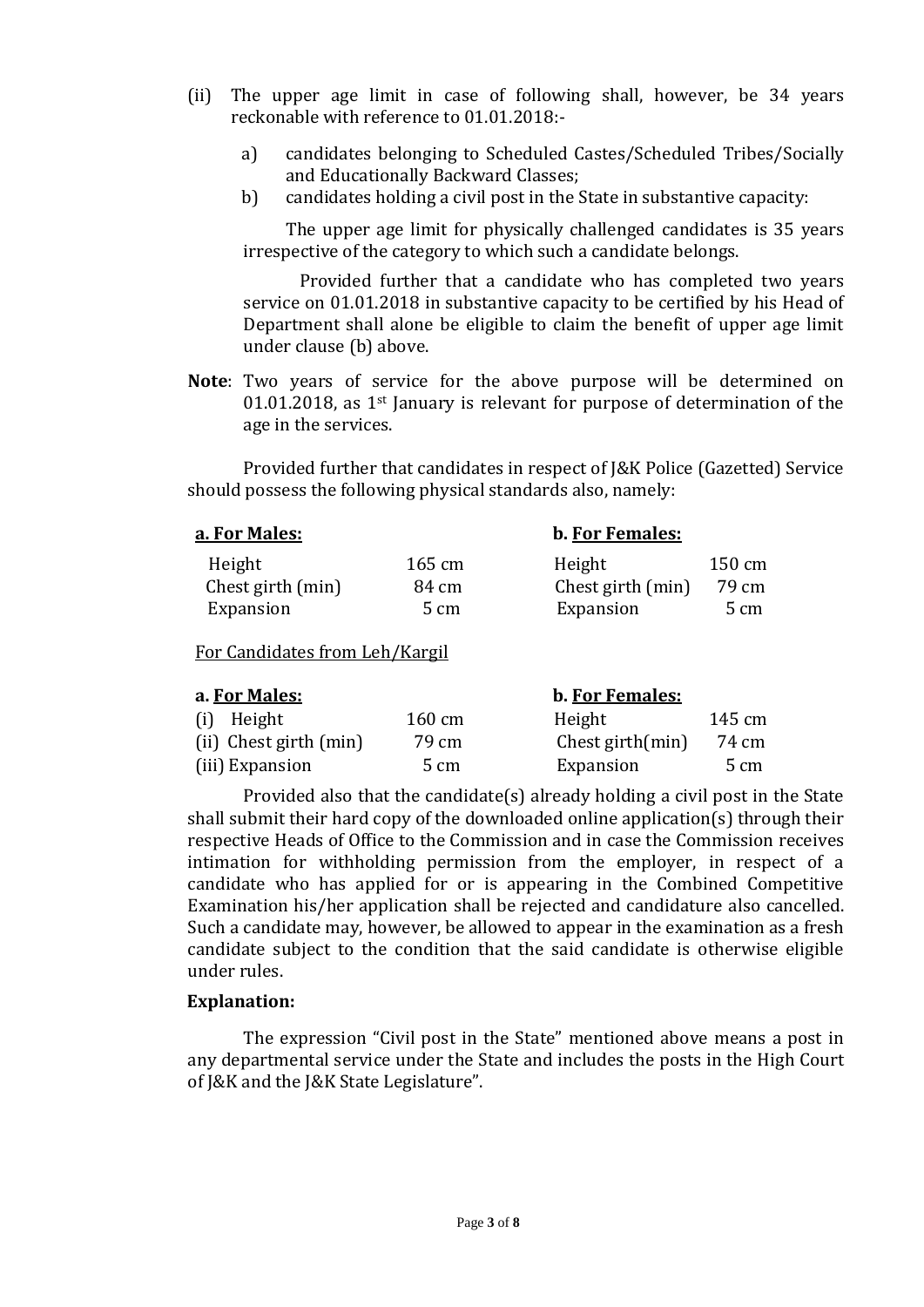#### **6. Date of Examination;-**

- i. The date of holding the examination shall not be changed unless required for any unavoidable reasons which shall be at the discretion of the Commission.
- ii. Change, if any as such, in the date of examination shall be notified accordingly.

#### **7. Centre of Examination;-**

- i. The Examination (Preliminary) will be held at designated centres in **Srinagar, Anantnag, Baramulla, Kargil, Leh, Jammu, Doda & Rajouri** for which a candidate(s) shall exercise an option.
- ii. Option for allotment of centre once exercised by a candidate shall be final and shall not be subject to any change at any cost.
- iii. The Commission may, however, at its discretion allot a different centre to a candidate where circumstances so warrant.

#### **8. Scheme of the Preliminary Examination ;-**

- i. The Preliminary Examination will consist of two papers viz General Studies-I and General Studies-II of Objective type (MCQ) and carry a maximum of 200 marks each. The marks obtained in the Preliminary Examination shall count only for shortlisting of the candidates for the Main examination.
- ii. Candidates who obtain such minimum qualifying marks in the General Studies-I of Preliminary Examination as may be fixed by the Commission at their discretion and a minimum of 33% marks in General Studies Paper-II of Combined Competitive (Preliminary) Examination shall be admitted to the Main Examination, subject to the condition that the number of candidates to be admitted to the Main Examination shall be, as far as practicable, 1/3rd of the total number of candidates who appeared in the preliminary examination or twenty five times the total number of vacancies to be filled in the various services and posts, whichever is lower.

**Note**: It is mandatory for the candidate to appear in both the Papers of Combined Competitive (Preliminary) Examination for the purpose of evaluation. Therefore, a candidate will be disqualified in case he/she does not appear in both the papers of Combined Competitive (Preliminary) Examination.

- iii. There will be **negative marking for incorrect answers** (as detailed below) for all questions:
	- a) There are four alternatives for the answers to every question. For each question for which a wrong answer has been given by the candidate, one third (0.33) of the marks assigned to that question will be deducted as penalty.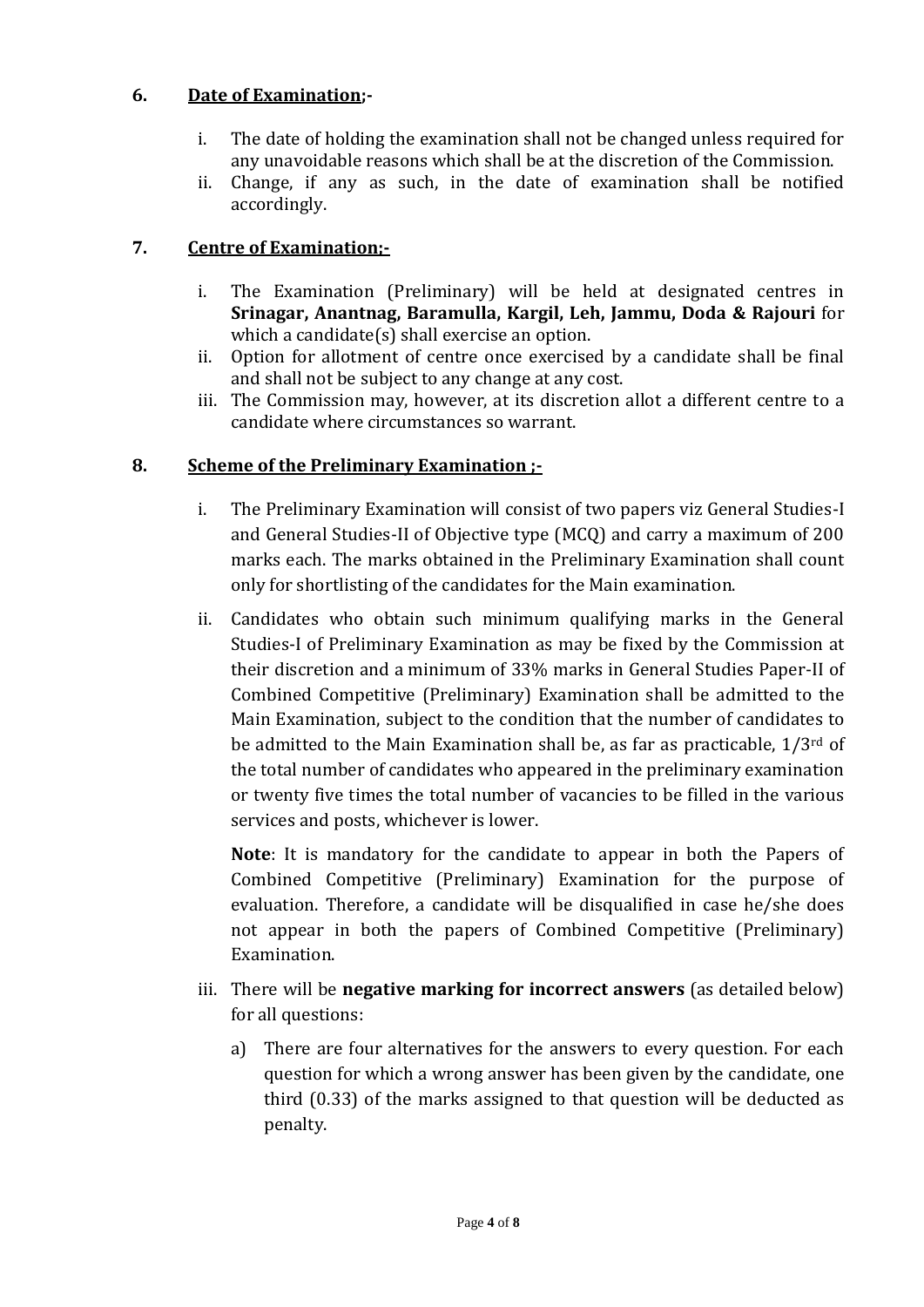- b) If a candidate gives more than one answer, it be treated as a wrong answer even if one of the given answer happen to be correct and there will be same penalty as above for that question.
- c) If a question is left blank i.e. no answer is given by the candidate, there will be no penalty for that question.

#### **9. Number of Attempts;-**

Every candidate appearing in the examination, who is otherwise eligible, shall be permitted six attempts at the examination:

Provided that this restriction on the number of attempts will not apply in the case of Scheduled Castes and Scheduled Tribes candidates who are otherwise eligible:

Provided further that the number of attempts permissible to candidates belonging to RBA, Social Castes & ALC, who are otherwise eligible, shall be nine. The relaxation will be available to the candidates who are eligible to avail of reservation applicable to such candidates.

Provided also that a physically challenged candidate will get as many attempts as are available to other non-physically challenged candidates of his or her community, subject to the condition that a physically challenged candidate belonging the General Category shall be eligible for nine attempts. The relaxation will be available to the physically challenged candidates who are eligible to avail of reservation applicable to such candidates.

#### **Note**:

- i. An attempt at a Preliminary Examination shall be deemed to be an attempt at the Combined Competitive Examination.
- ii. If a candidate actually appears in any one paper in the Preliminary Examination, he/she shall be deemed to have made an attempt at the Examination.
- iii. Notwithstanding the disqualification/cancellation of candidature, the fact of appearance of the candidate at the examination will count as an attempt.

#### **10. The necessary instructions regarding filling up of online applications are given herein below;-**

- i. Candidates are required to apply online through the website of the Commission i.e [http://www.jkpsc.nic.in.](http://www.jkpsc.nic.in/) No other means/ mode of application shall be accepted.
- ii. Candidates are first required to go to the JKPSC website [www.jkpsc.nic.in](http://www.jkpsc.nic.in/) and click on the link "One Time Registration" or click on Login menu if you have already created your profile with the JK PSC.
- iii. After logging into your account, candidates are required to fill all the requisite fields of One Time Registration (OTR) i.e. personal information, contact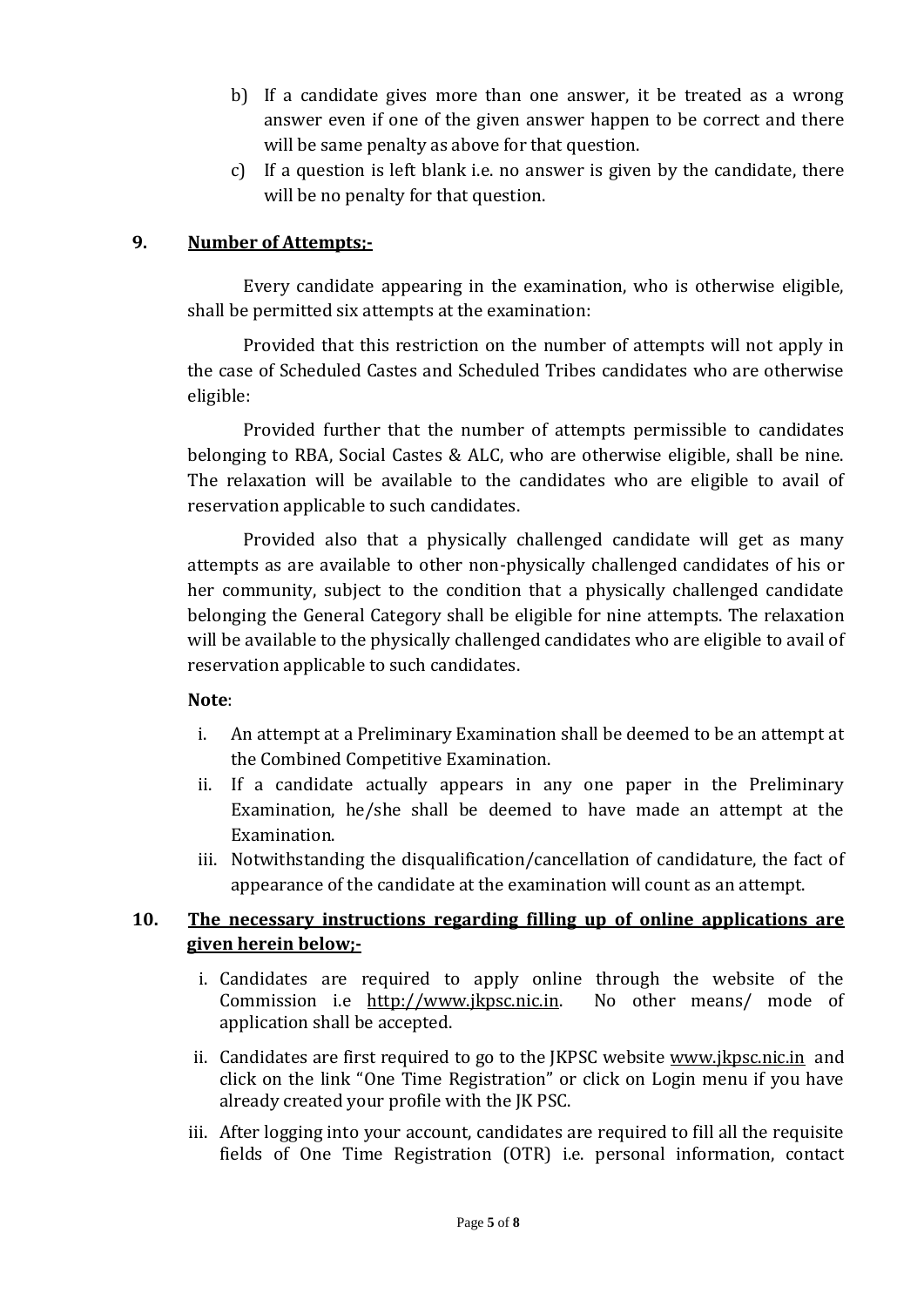information & educational qualification, service details and uploading of documents etc.

- iv. The candidate shall also be required to upload the images of recent photograph and signature. Photograph image must mention the date in which it is taken.
- v. Size of the photograph (passport size) and signature must be between 10kB to 20kB in \*.jpeg or \*.jpg only.
- vi. After successful submission of all the details in your OTR account, check the eligibility conditions as mentioned in the advertisement notification before applying for the post.
- vii. Click on the "show jobs" as shown against the respective post/examination you want to apply.
- viii. On Clicking on the "show jobs" a window will appear on your computer screen. Select the month of the advertisement notification for which you want to apply, a link(s) for the post(s) will appear on the computer screen.
	- ix. An "APPLY" button is shown against the respective post and the candidates will click on the APPLY button against the post he/she is eligible.
	- x. On clicking "APPLY" button, an instruction window will appear. Candidates should read instructions carefully before clicking on "APPLY" button at the bottom of the webpage.
	- xi. On clicking "APPLY" button, the system will display all facts/particulars that a candidate have mentioned while filling up the necessary fields of his/her OTR account.
- xii. Once the candidate is satisfied about the filled in details, then, he or she may click on "SUBMIT" button to finally push the data into server with successful submission report, which he or she can print. In case, a candidate feels that the fields/data filled are/is wrong then he or she will be required to edit the details by pressing the EDIT button, until he or she is satisfied about the correctness of the information required to be filled in the desired fields.
- xiii. **Note that the Online Application Form once submitted cannot be edited.**
- xiv. On successful submission of the online application, a window will open with a link to print application form.
- xv. **Candidates can pay the requisite fee through online mode only in the "SUBMITTED APPLICATIONS" menu in your account.**
- xvi. After successful payment of the fee, the fee status will get reflected on the Online Application form. Candidates can check the fee status by clicking on the *Print Application Button* in the submitted Applications menu in your account. In case the payment status has not been reflected on your form, candidate may contact the JKPSC Office at Solina/Resham Ghar Colony Jammu.
- xvii. Hard copy of the Online Application form (having fee payment details) along with other requisite documents are to be submitted in the office of the Commission at Resham Ghar Colony, Bakshi Nagar Jammu/ Solina Srinagar or through portal service in registered cover provided the said service is invoked 04 days before the cut-off dates fixed for the purpose (personal delivery).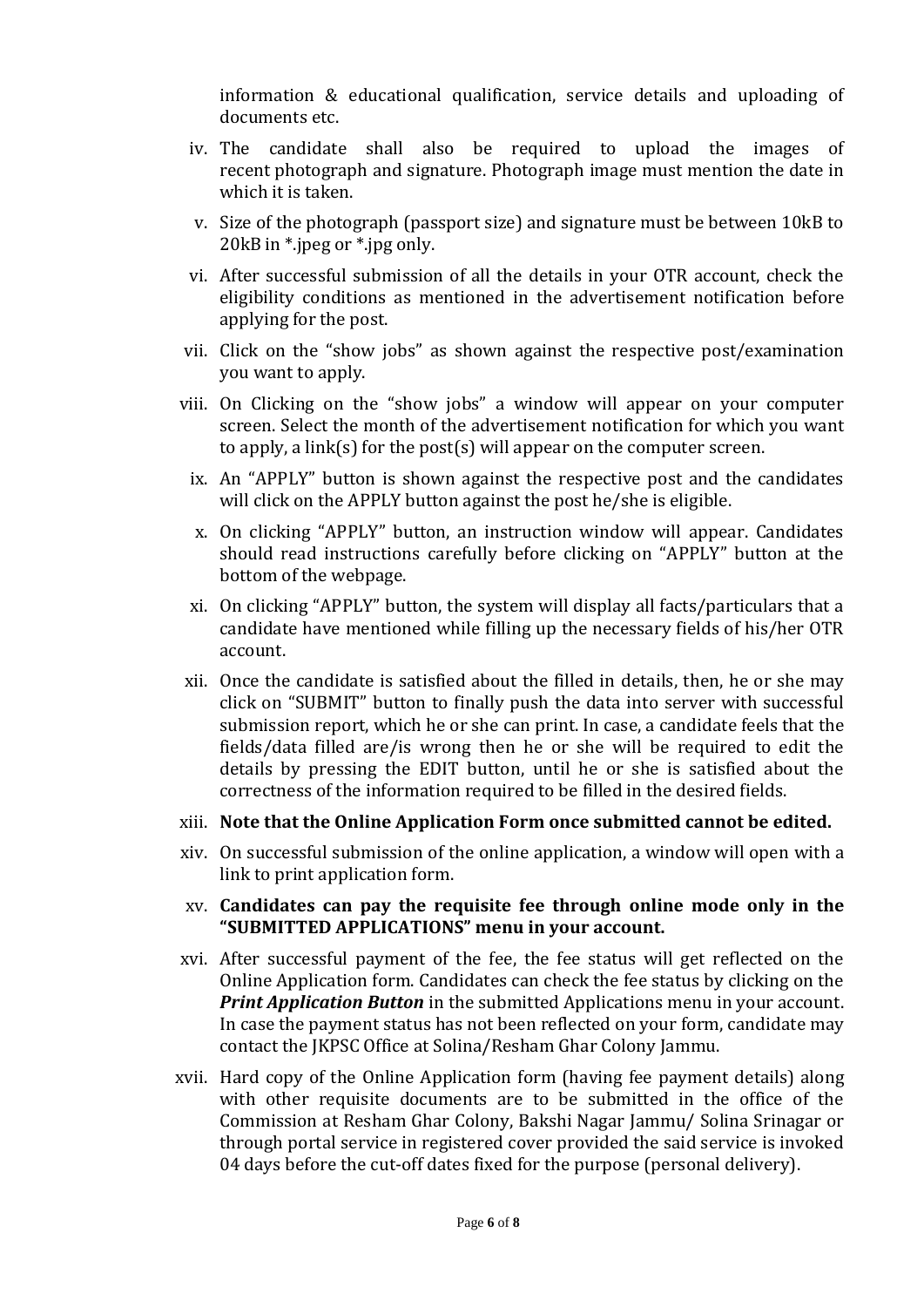- xviii. Submission of fee payment shall not be accepted/entertained after cut-off date fixed for the Advertisement Notification.
	- xix. Please note that the above procedure is the only valid procedure for applying. No other mode of application or incomplete steps would be accepted and such applications would be rejected.

#### **11. Action against candidates found guilty of misconduct;-**

Candidates are advised that they should not furnish any particulars that are false or suppress any material information.

A candidate who is, or has been, declared by the Commission, to be guilty of:

- i. obtaining by wrongful support of his/her candidature by any means, or
- ii. impersonating, or
- iii. procuring impersonation by any person, or
- iv. submitting fabricated documents or documents which have been tampered with or
- v. making statements which are incorrect , or false or suppressing material information, or
- vi. resorting to any other irregular or improper means in connection with his/her candidature for the selection, or
- vii. using unfair means during the test, or
- viii. writing irrelevant matter including obscene language or pornographic matter , in the script(s), or
	- ix. misbehaving in any other manner in the examination hall, or
	- x. harassing or doing bodily harm to the staff employed by the Commission for the conduct of their test, or
	- xi. attempting to commit or , as the case may be, abetting the Commission of all or any of the acts specified in the foregoing clauses may, in addition to rendering himself/herself liable to criminal prosecution.

shall be liable;

- (a) to be disqualified by the Commission from selection for which he/she is a candidate , and/or
- (b) to be debarred either permanently or for a specified period:-
	- (i) By the Commission from any examination or selection held by them.
	- (ii) By the State Government from any employment under them, and
- (c) if he/she is already in service under Government, disciplinary action can be taken against him/her under the appropriate rules.

#### **Sd/- (Mohamad Mumtaz Ali), KAS Secretary & Controller of Examinations J&K Public Service Commission** No: PSC/Exam/CCE(P)/2018 Dated:25.05.2018

# Copy to the: -

- 1. All Financial Commissioners/Principal Secretaries/ Commissioner/Secretaries to Government.
- 2. Resident Commissioner, J&K Government New Delhi.
- 3. Director General Police J&K, Srinagar.
- 4. Divisional Commissioner Kashmir/Jammu.